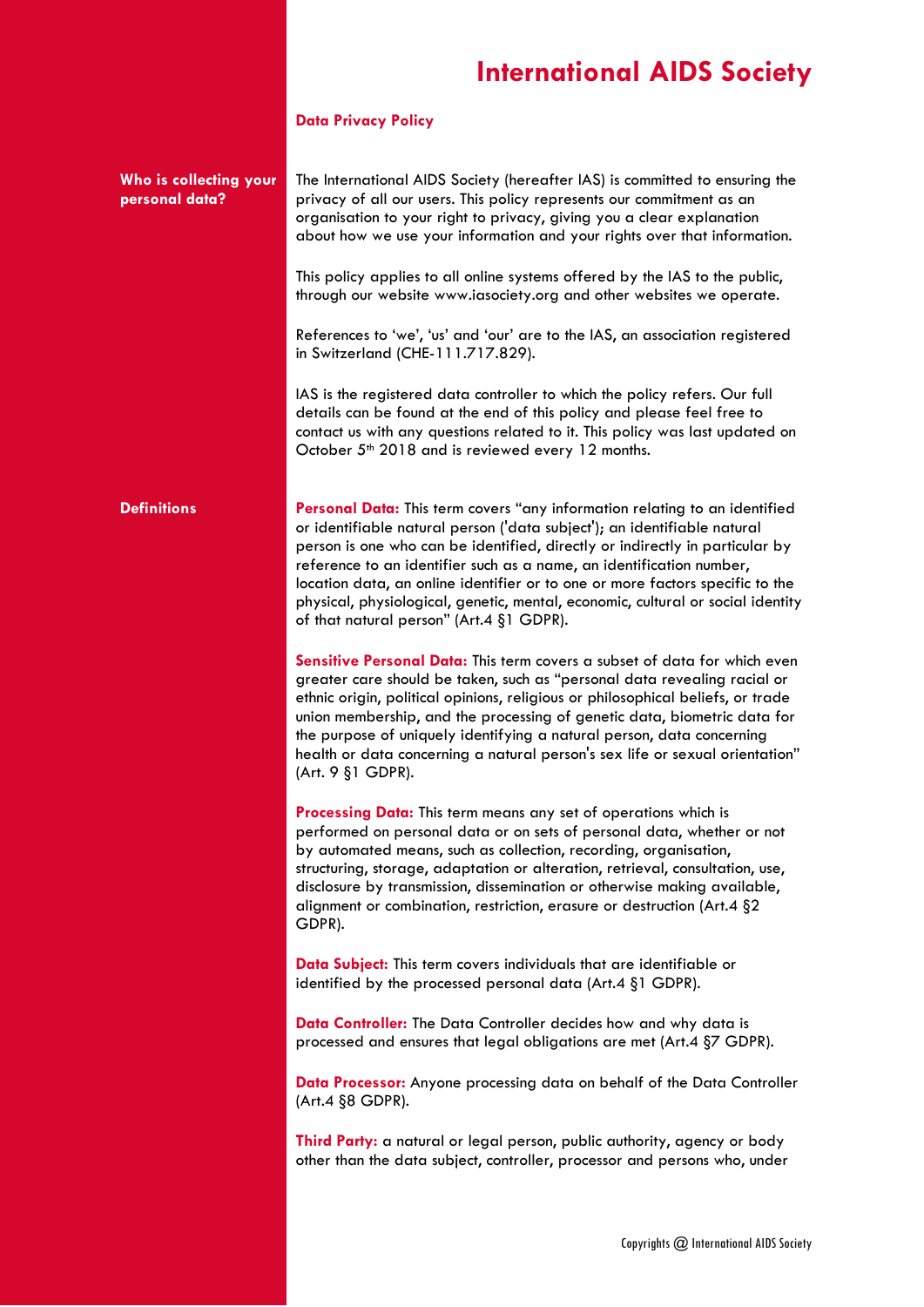the direct authority of the controller or processor, are authorised to process personal data (Art.4 §10 GDPR).

| What personal data<br>do we collect?        | Personal data of data subjects that the IAS process may include<br>depending on your relationship with the IAS:                                                                                                                                                                                                                                                                                                                                                                                                                                                                                                                                                                                                                                                                                                                                                                                                                                                           |
|---------------------------------------------|---------------------------------------------------------------------------------------------------------------------------------------------------------------------------------------------------------------------------------------------------------------------------------------------------------------------------------------------------------------------------------------------------------------------------------------------------------------------------------------------------------------------------------------------------------------------------------------------------------------------------------------------------------------------------------------------------------------------------------------------------------------------------------------------------------------------------------------------------------------------------------------------------------------------------------------------------------------------------|
|                                             | Identification data: names, addresses, telephone numbers, email<br>addresses, business contact information;<br>Personal characteristics: date of birth, country of birth;<br>Professional information: employment and job history, title,<br>representation authorities;<br>Identifiers issued by public bodies: passport, identification card;<br>Financial information: bank details;<br><b>Cookie information:</b> cookies and similar technologies on websites<br>and in emails.<br>Job application information;                                                                                                                                                                                                                                                                                                                                                                                                                                                      |
| How do we use the<br>information collected? | In accordance with Art.6 of the GDPR, the IAS will process personal data<br>for:                                                                                                                                                                                                                                                                                                                                                                                                                                                                                                                                                                                                                                                                                                                                                                                                                                                                                          |
|                                             | Administering certain programmes as identified to you at the time<br>of collection<br>For statistical and marketing analyses<br>Registration to/on/of the conferences for which the IAS is an<br>organizer or co-organizer.<br>To undertake email actions or compile petitions<br>To update you on our campaigns and activities<br>To ask to get involved in our campaigns<br>To action your expression of interest in joining the IAS<br>To administer your membership of the IAS<br>To administer and process your applications for employment or<br>volunteering opportunities with us<br>To monitor the diversity of applicants for employment or<br>volunteering opportunities<br>To create anonymized evaluation report<br>To generate anonymized statistics on conference attendance<br>To share your data with other the IAS organisations or with trusted<br>third parties (further details below)<br>To improve our websites<br>To fulfil any legal obligations |
| <b>Legal basis for</b><br>processing        | Data protection law requires us to have a legal justification to process<br>your personal information. We use the following depending on the type of<br>data and the type of processing:                                                                                                                                                                                                                                                                                                                                                                                                                                                                                                                                                                                                                                                                                                                                                                                  |
|                                             | <b>Consent</b><br>We require your consent to send you our communications for example to<br>send you emails to update you on our work and our campaigns and to<br>request donations. We will only process your information in this way if you<br>consent. If you apply for a job with us and provide us with sensitive<br>personal information (including details of your race, ethnicity, gender) we<br>will only process that information with your consent.                                                                                                                                                                                                                                                                                                                                                                                                                                                                                                             |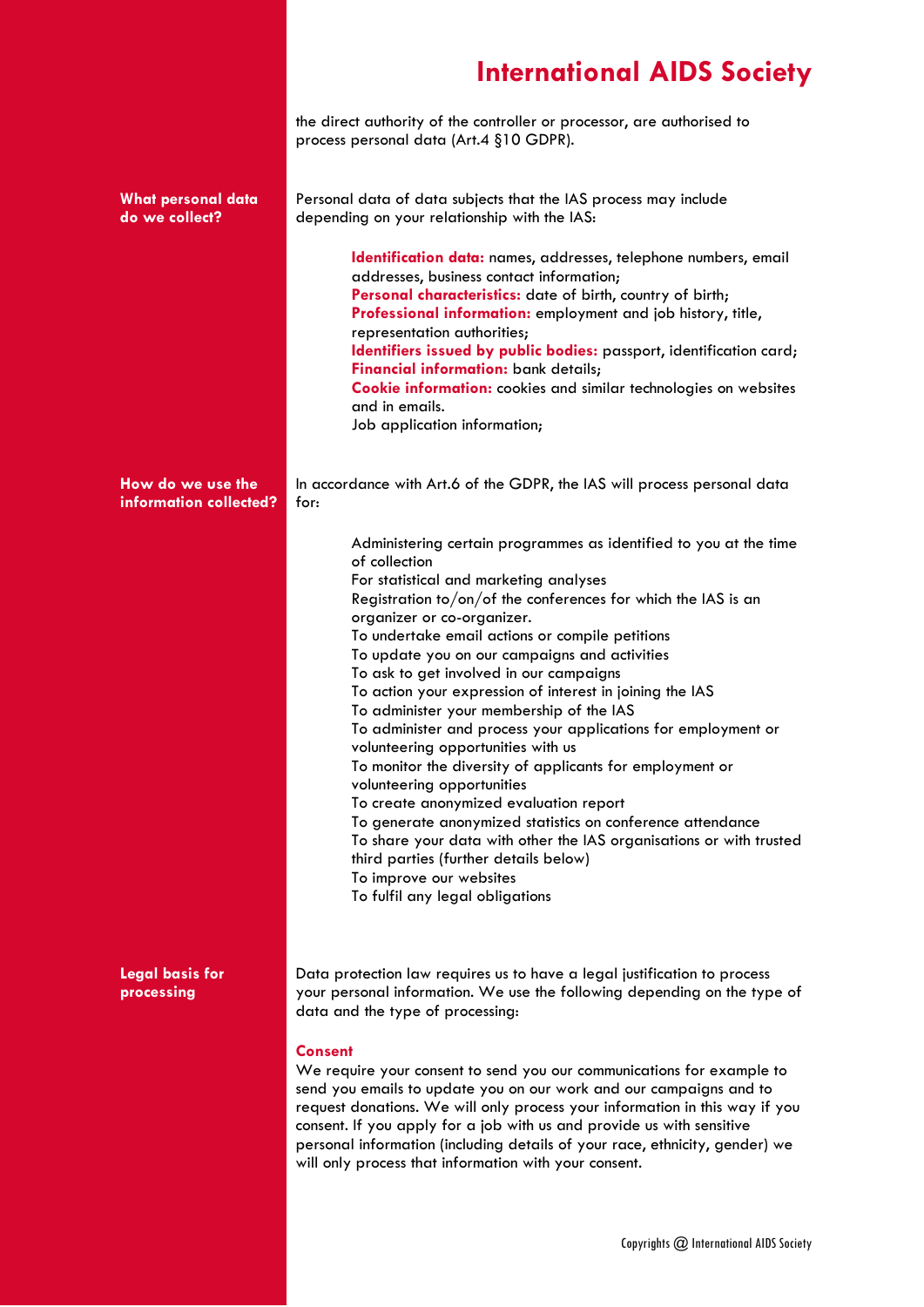#### **Legitimate interest**

We sometimes share your personal information with other branches or sister organisations (see below). This is done to fulfil our legitimate interest in promoting our organisation as effectively as possible and enabling our message to reach people who may be interested in our mission.

#### **To fulfil a contractual obligation**

If you donate to us or express an interest in joining our movement we will process the personal data you provided to process that donation or action your membership request.

#### **Legal obligation**

We will process your personal information to fulfil any legal obligations placed upon us, such as the prevention of fraud or money-laundering. We will also process your personal information if lawfully required to do so by a legal authority or a court of law.

#### **Necessity**

For example where you are applying for an employment or volunteering opportunity with us, processing certain information is necessary for employment purposes.

#### **Security**

We take appropriate security measures to ensure that we keep your information secure, accurate and up to date. We also take care to ensure that we have secure systems for processing payments through our payment services provider. However, the transmission of information over the Internet is never completely secure, so while we do our best to protect personal information, we cannot guarantee the security of information transmitted to our websites.

**Is your data shared with third parties?**

#### **Third Party Websites**

On our website we sometimes have links to third party websites or applications. This policy does not apply to such pages or applications hosted or operated by other organisations. This includes the websites or applications of the IAS sections or related organisations or third-party sites. These other sites may have their own privacy policies which apply to them.

#### **Sharing of your personal data**

#### **Hosting and processing arrangements**

Our websites are hosted by third party service providers and therefore any personal details you submit through them may be processed by that third-party service provider.

We also use other third parties to process your personal details including in the following areas:

> to action all online expressions of interest to join the IAS or take actions and manage all related communications to process online payments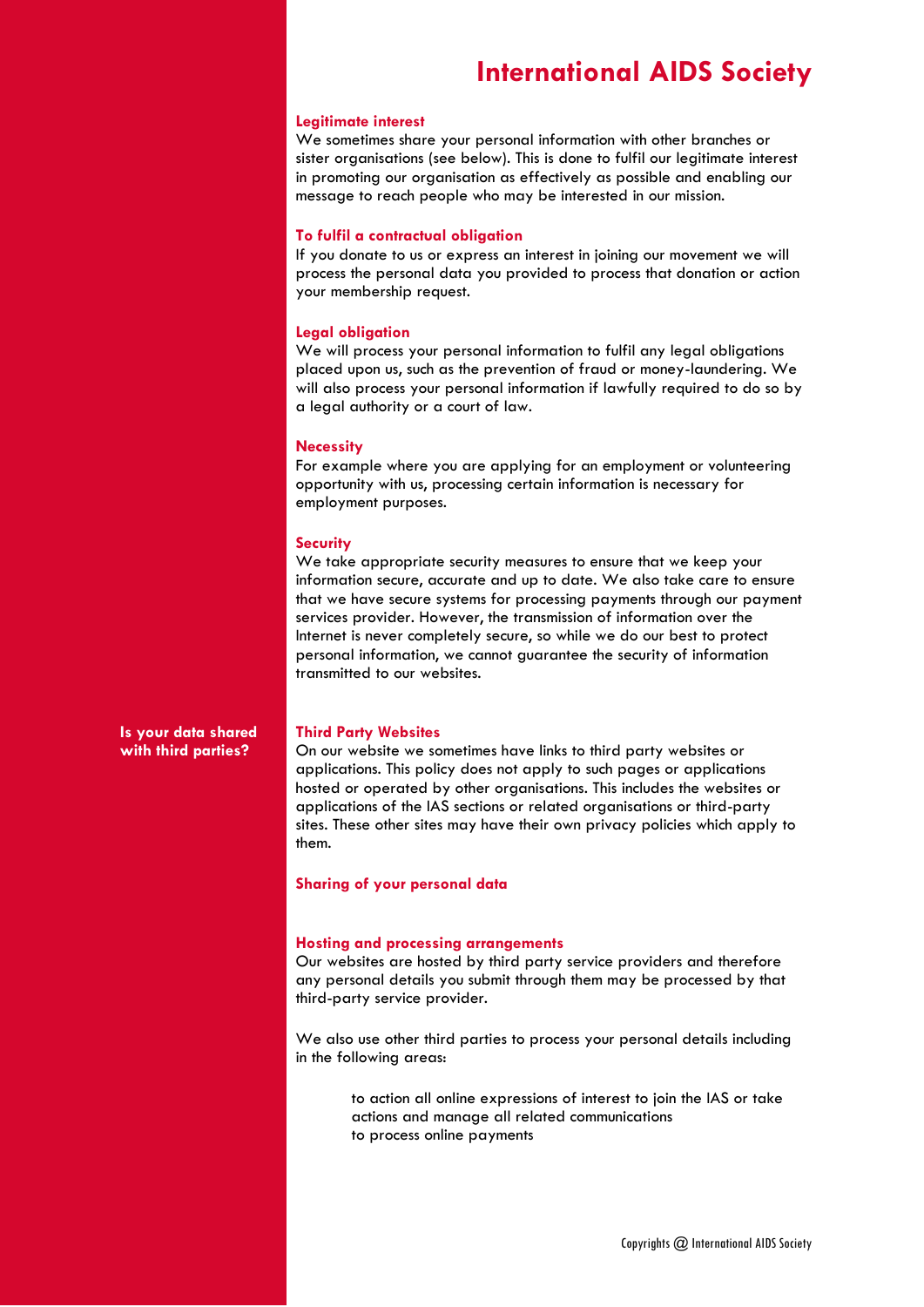to process all information associated with applications for employment or volunteering opportunities and related recruitment processes.

All third-party services providers process your personal information only on the IAS's behalf and are bound by contractual terms that are compliant with data protection law.

We participate in Facebook's custom audience and lookalike audience programs, which, depending on your privacy settings with Facebook, enable us to display our content to our existing or potential supporters on Facebook. We provide personal information such as your email address to Facebook which securely encrypts it. That personal information is then deleted by Facebook if it does not match a Facebook account or once they confirm you have an account.

We are not sharing any sensitive data collected (HIV status, sexual orientation, Key affected population classification) with any third party and they are only used to generate anonymized report.

#### **Payment processing and fraud**

Where submitted, your card details may be disclosed to banks or relevant financial institutions to arrange payments. In the case of a suspected fraudulent transaction, your details may be further disclosed for the sole purpose of performing further checks (for example, disclosure to a credit checking agency).

#### **Other sharing**

We may also share your personal information with your permission, or if we are legally required to disclose your information in circumstances where this cannot be reasonably resisted.

**Use of cookies** A cookies is a text-only piece of information that a website transfers to your computer's hard disk so that the website can remember who you are. A cookie will normally contain the name of the Internet domain from which the cookie has come, the "lifetime" of the cookie, and a value, usually a randomly generated unique number.

> We may also use cookies to provide anonymous traffic statistics for our site. Our sites are connected to Google Analytics, a service provided by Google Inc. and bound by Google's privacy policy. Data is anonymized before being transferred to Google servers to establish traffic and navigation statistics for the website in question. For more information on Google's use of data, please visit: www.google.fr/analytics/terms/fr.html.

> If you wish to restrict or block cookies you can set your internet browser to do so.

> > Internet Explorer: https://support.microsoft.com/enus/help/17442/windows-internet-explorer-delete-managecookies Safari: https://support.apple.com/en-gb/HT201265 Chrome: https://support.google.com/chrome/answer/95647 Firefox: https://support.mozilla.org/en-US/kb/enable-anddisable-cookies-website-preferences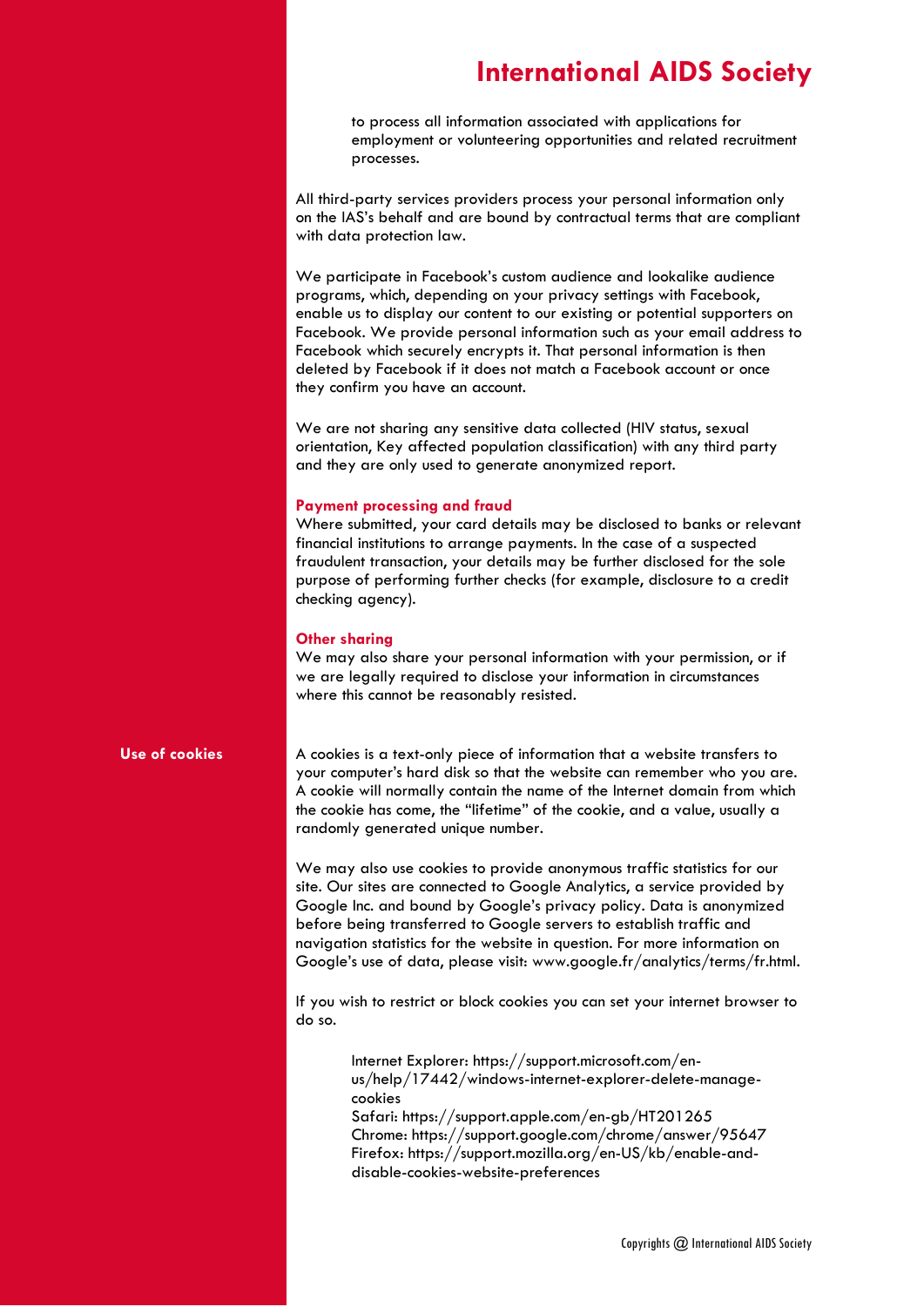| <b>Under 18s</b>                                | Opera: https://help.opera.com/en/latest/security-and-privacy/<br>If you are aged 18 or under and would like to get involved with the IAS,<br>please make sure you have the right parent/guardian's permission before<br>giving us personal information.                                                                                                                                                                                                                                                                                                                                                                                                                                                                                                                                                                                                                                                                                     |
|-------------------------------------------------|---------------------------------------------------------------------------------------------------------------------------------------------------------------------------------------------------------------------------------------------------------------------------------------------------------------------------------------------------------------------------------------------------------------------------------------------------------------------------------------------------------------------------------------------------------------------------------------------------------------------------------------------------------------------------------------------------------------------------------------------------------------------------------------------------------------------------------------------------------------------------------------------------------------------------------------------|
| How long will your<br>data be stored for?       | We only hold your personal information on our systems for as long as is<br>necessary for the purposes outlined above. We remove personal data<br>from our systems once it is no longer required, in line with our guidelines on<br>how long important information must remain accessible for future use or<br>reference, as well as when and how data can be destroyed when it is no<br>longer needed.                                                                                                                                                                                                                                                                                                                                                                                                                                                                                                                                      |
|                                                 | The length of time each category of data will be retained will vary<br>depending on how long we need to process it for, the reason it was<br>collected and in line with any statutory requirements. After this time the<br>data will either be deleted, or we may retain a secure anonymised record<br>for research and analytical purposes.                                                                                                                                                                                                                                                                                                                                                                                                                                                                                                                                                                                                |
| <b>What data privacy</b><br>rights do you have? | You have the right, subject to applicable local data protection legislation,<br>to:                                                                                                                                                                                                                                                                                                                                                                                                                                                                                                                                                                                                                                                                                                                                                                                                                                                         |
|                                                 | request access to, and receive a copy of, the personal data we<br>hold ('Right to access', Art. 15 GDPR);<br>if appropriate, request rectification or erasure of the personal<br>data that are inaccurate ('Right to rectification', (Art. 16 GDPR);<br>request the erasure of the personal data, subject however to<br>applicable retention periods ('Right to be forgotten', Art. 17<br>GDPR)<br>request a restriction of Processing of personal data where the<br>accuracy of the personal data is contested, the Processing is<br>unlawful, or if the Data Subjects have objected to the Processing<br>('Right to restriction of processing', (Art. 18 GDPR);<br>object to the Processing of personal data, in which case we will no<br>longer process the personal data ('Right to object', Art. 21);<br>receive the personal data in structured, commonly used and<br>machine-readable format ('Right to data portability', Art. 20); |
|                                                 | Even if a Data Subject objects to the Processing of personal data, we are<br>nevertheless allowed to continue the same if the Processing is (i) legally<br>mandatory, (ii) necessary for the performance of a contract to which the<br>Data Subject is a party, (iii) necessary for the performance of a task<br>carried out in the public interest, or (iv) necessary for the purposes of the<br>legitimate interests we follow, including the establishment, exercise or<br>defence of legal claims. We will not, however, use the Data Subject's<br>personal data for direct marketing purposes if the Data Subject asks us<br>not to do so.                                                                                                                                                                                                                                                                                             |
|                                                 | Subject to the limitations set forth herein and/or in applicable local data<br>protection laws, you can exercise the above rights free of charge by<br>contacting the IAS Data Protection Responsible.                                                                                                                                                                                                                                                                                                                                                                                                                                                                                                                                                                                                                                                                                                                                      |
| How do we protect<br>your personal data?        | All your personal data is stored on are located on our premises or those<br>of an appointed third party.                                                                                                                                                                                                                                                                                                                                                                                                                                                                                                                                                                                                                                                                                                                                                                                                                                    |